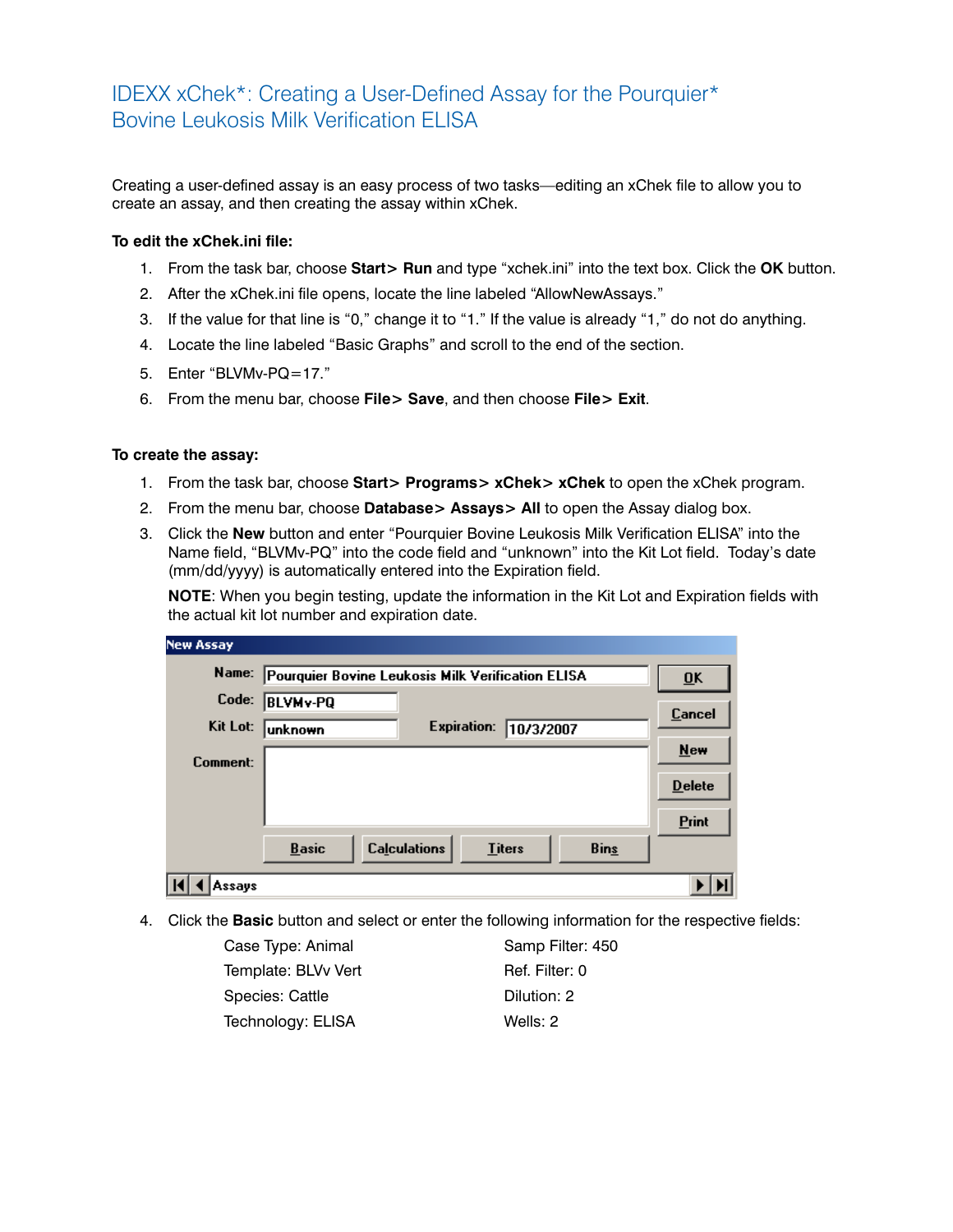| <b>New Assay</b>  |                     |                         |                |
|-------------------|---------------------|-------------------------|----------------|
| Case Type: Animal |                     | Samp Filter: 450        | 0 <sup>K</sup> |
|                   | Template: BLVv Vert | Ref Filter: $\boxed{0}$ |                |
| Species: Cattle   |                     | Dilution: 2             | <b>Cancel</b>  |
| Technology:       | <b>ELISA</b>        | Wells: $\sqrt{2}$       |                |

**NOTE:** The Pourquier Leukosis assay has a negative and a positive control configuration in the insert that is not supported by the IDEXX xChek software. The assay has been set up in xChek to have a vertical control configuration. Therefore, place negative controls in wells A1, A2 and B1, B2, and positive controls in wells C1, C2 and D1, D2.

- 5. Click **OK** to save the settings.
- 6. Click the **Calculations** button and select or enter the following information:

Formulas:

"S" Part of Ratio: Sample2 - Sample 1

"P" Part of Ratio: Positive 2 - Positive 1

"N" Part of Ratio: None

Blocking Factor: None

First Calculation:

 Variable: S/P Positive Cutoff: 0.70 Suspect Cutoff: 0.61 Comparison: >=

Second Calculation: Variable: None Positive Cutoff: 0 Suspect Cutoff: 0 Comparison: None

**NOTE:** xChek does not support the S/P % calculation. Instead, xChek calculates an S/P value. The cutoff values have been updated to match the new calculation and the interpretation is the same.

| <b>Pourquier BLVM verf</b>                  |                   |                               |        |  |  |  |
|---------------------------------------------|-------------------|-------------------------------|--------|--|--|--|
| <b>Formulas</b>                             |                   |                               |        |  |  |  |
| "S" Part of Ratio:                          | Sample2 - Sample1 |                               | ŪK     |  |  |  |
| "P" Part of Ratio:<br>Positive2 - Positive1 |                   |                               | Cancel |  |  |  |
| "N" Part of Ratio:<br>None                  |                   |                               | Reset  |  |  |  |
| <b>Blocking Factor:</b><br>None             |                   |                               |        |  |  |  |
| <b>First Calculation</b>                    |                   | <b>Second Calculation</b>     |        |  |  |  |
| Variable:<br>ls/P                           |                   | Variable:<br> None            |        |  |  |  |
| <b>Positive Cutoff:</b><br>10.70            |                   | <b>Positive Cutoff:</b><br>10 |        |  |  |  |
| <b>Suspect Cutoff:</b><br>10.61             |                   | <b>Suspect Cutoff:</b><br>In  |        |  |  |  |
| <b>Comparison:</b>                          |                   | <b>Comparison:</b><br>None    |        |  |  |  |
|                                             |                   |                               |        |  |  |  |

7. Click **OK** to save these settings, and then click the **OK** button to save the assay to the database. You can now test for antibodies against *Leukosis* using the xChek Assay Management System.

**NOTE:** xChek does not evaluate controls or results for validity when you use a user-defined assay. You must evaluate the results from each assay in accordance with good laboratory practices. To evaluate your assay validity, refer to the "Validation Criteria" section in the insert provided with the test kit.